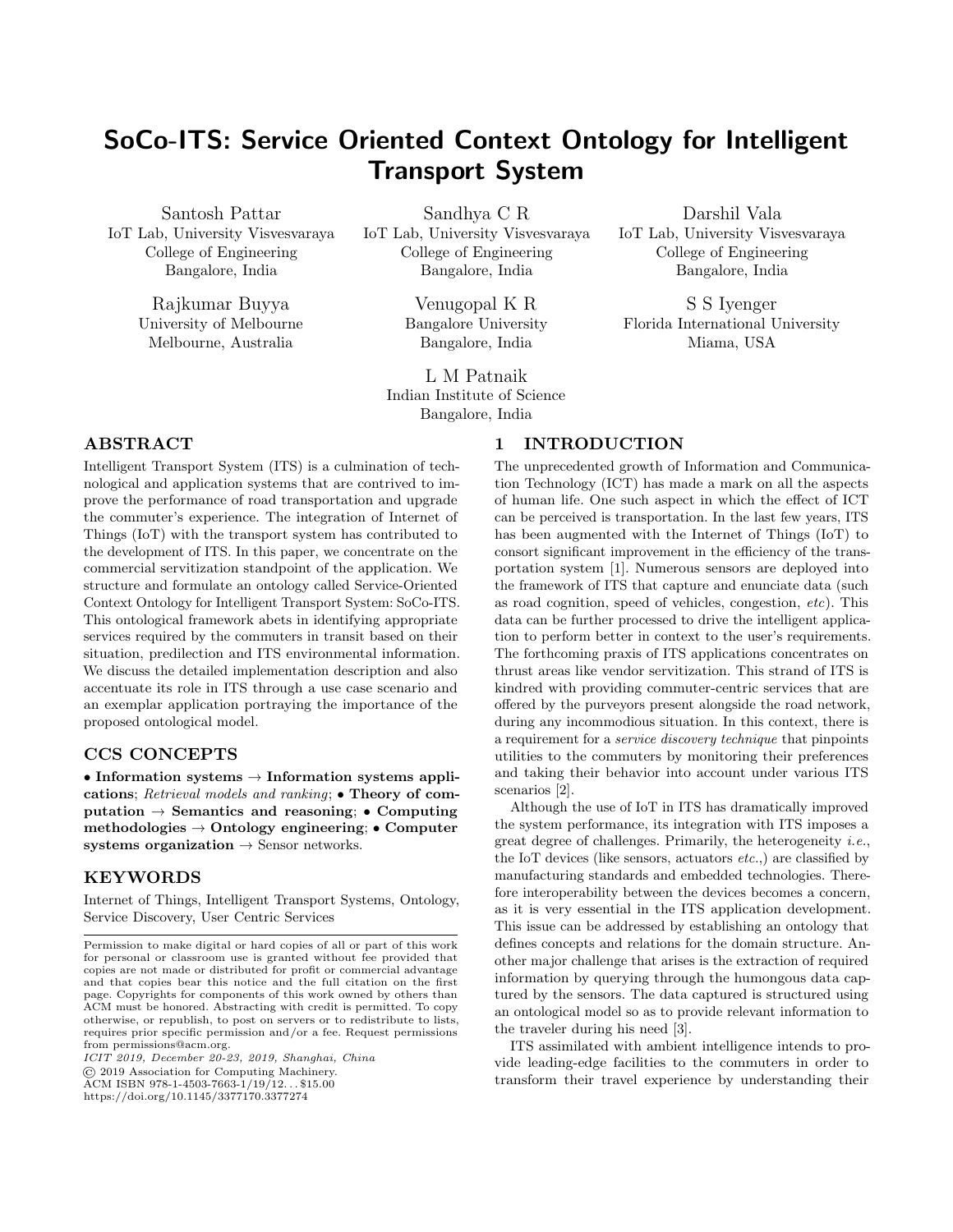preferences and delivering a range of personalized services becomes a predominant necessity [\[4\]](#page-5-3). This paper apprises on defining an ontological architecture for context-oriented user-centric servitization in ITS scenario, that facilitates the travelers during their commute. The proposed ontological model aids in answering a wide range of queries in context to servitization from the user's perspective. Some of them are (i) List all the services: An information query by the users who intends to know the list of services available to them in the route they travel, (ii) List all the service providers: A metadata information query by the users who are interested in all services providers providing particular type of service, (iii) Produce a list of users who have availed services offered by the particular service tradesmen: An information query by the users, who intend to know how frequently a particular service is used along with ratings of the provider, and (iv) Generate the frequency of service opted by an individual for a particular service: An information level query requested by the salesmen and user. By the salesmen to improve the delivery of services through statistical information gained from the query results and by the traveler to decide on which service to choose. Our contributions in this regard are as follows:

- ∙ We propose Service Oriented Context Ontology for Intelligent Transport System: SoCo-ITS framework that can be inferred in a user-centric ITS implication for discovery of utilities. A search space for service sighting is effectively formulated using SoCo-ITS based search techniques. This takes into consideration various hidden parameters enabling efficient handling of service inquisitions by the commuters during their travel.
- ∙ We design and define the high-level conceptual overview of service extraction model Context Oriented Service Extraction Model: COSEM which incorporates the SoCo-ITS ontology in extracting service information, in accordance with the user's requirement.
- ∙ We also illustrate the role of SoCo-ITS ontological framework using an exemplary use case scenario of ITS.

The organization of the rest of the paper is as follows. A review of recent works is carried out in Section [2.](#page-1-0) In Section [3,](#page-2-0) an outline of the commercial services provided by the purveyor in the ITS environment and detailed design description of SoCo-ITS is given. An application uplifting the use of SoCo-ITS is demonstrated in Section [4.](#page-4-0) We finally conclude and put forth our future research perspectives in Section [5.](#page-5-4)

### <span id="page-1-0"></span>2 LITERATURE SURVEY

In this section, we present a review of recent works on this field dividing it into two subsections. In the first subsection, we present the previous work of ITS integrated with IoT and in the second subsection we summarize the works done on ontology facet of the ITS.

# 2.1 ITS and IoT

The meteoric rise in numerous intertwined smart devices with built-in sensors has facilitated the extraction of environmental data in the ITS scenario like traffic flow, data congestion etc. Chen et al., [\[5\]](#page-5-5) designed an emergency guidance tool that could assist the vehicles in choosing an alternative path for commuting during high traffic. Although the framework realizes less evacuation time than earlier methods, it could not handle load balancing in the presence of numerous hot spots. Wang *et al.*, [\[6\]](#page-5-6) proposed an algorithm that collects the traffic information related to Internet of Vehicles and quantifies them. This method succeeded in collecting local traffic information, but the information flow is restricted to selected routes only. Zhou et al., [\[7\]](#page-5-7) worked on the content dissemination issue of the Device to Device Vehicle to Vehicle (D2D-V2V) based on IoV networks, but it was confined to single-hop D2D-V2V scenarios. Felipe et al., [\[8\]](#page-5-8) designed a smart sensor model for transportation planning, enabling the information to be used by the central traffic management for the betterment of the transport system. However, the implementation of this model is restricted to public bus transportation only.

### 2.2 ITS Ontology

In context to the ITS systems that are supported by ontologies, Lav et al., [\[9\]](#page-5-9) demonstrated the structure of a semantic web-based system to exchange information amongst the IoT devices, so that the data is accessed and processed by machines in the abstruse scenario. Goel et al., [\[10\]](#page-5-10) in their work have entrusted the context-aware smart traffic monitoring system that facilitates the premonition of the real-time traffic in a particular route and directs the commuters along a different route. However, this approach failed to detect the presence of abstruse vehicles in the road network. Fernandez et al., [\[11\]](#page-5-11) proposed a four-layered ontological architecture that structures the data regarding road infrastructure, traffic situation and weather conditions and makes it available to the commuters. But, this work does not consider factors regarding the congestion level of neighboring road segments. Cordoba et al., [\[12\]](#page-5-12) formulated an advanced driver assistance system called "SesToCross", based on the semantic knowledge to assist drivers in crossing the insertion of roads in the absence of signals. However, it can be used only by vehicles that is equipped with this application. Chen et. al., [\[13\]](#page-5-13) formulated a two-phase architecture named "TripImputor" to infer taxi trip travel time given present traffic conditions. But, this work could not yield accurate results and also lacks the consideration of users preferences. Akagi et al., [\[14\]](#page-5-14) in their work have defined a structured description for traffic management in ITS, the proposed structure is built by annotating the traffic events based on an ontological model. Abberley et al., [\[15\]](#page-5-15) developed an ontology model for traffic information that could assist the commuters in deciding their travel. Although it sufficed its purpose to a certain extent, it to predict certain situations such as an accident and thus gives an early warning. Fernandez et al., [\[16\]](#page-5-16) also proposed an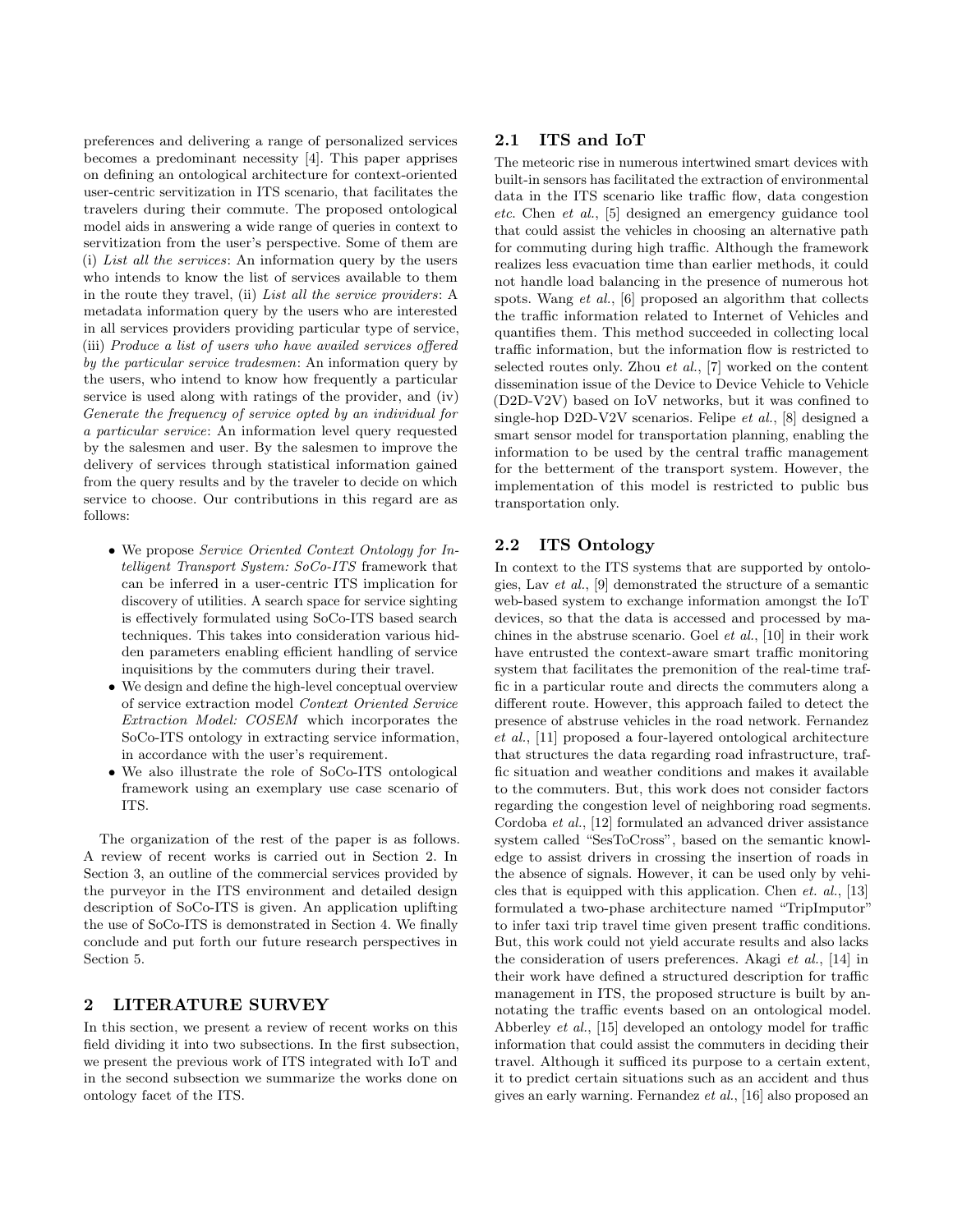<span id="page-2-1"></span>

Figure 1: Different ITS Services.

ontology-based system providing assistance to the driver under various traffic conditions. Although the system provided useful information to the driver, also does not incorporate data concerning the traveler's behavior.

From the related works, we observe that a considerable amount of research has been carried out to uplift the characteristics of ITS integrated with IoT and ontological models designed for various ITS related circumstances. But, the servitization feature of the application is unexplored. This has inspired us to emphasize this strand aiding to the greater performance of the formal approach.

# <span id="page-2-0"></span>3 ONTOLOGICAL MODEL

# 3.1 ITS Services

A wide range of services such as fuel services (refueling, vehicle repair, spa, parking space for vehicles, etc.,) stay services along the road (such as hotels, motels, resorts etc.,), health care services (like ambulance services, hospital services), smart retail store services and toll services are offered by the ITS environment. The classification of the services are illustrated in Figure [1.](#page-2-1)

# 3.2 SoCo-ITS: Service Oriented Context Ontology for ITS

This section capitulates the details of a domain-specific ontology designed for formalizing "Context Oriented Service Information" captured from the sensors deployed in the ITS environment. SoCo-ITS defines the semantic observations describing the discovery of a service, based on the commuter's preferences and a situation in the ITS scenario. In order to structure the resources, such as sensors and actuators along with the data captured by these devices in the ITS environment, we have leveraged the concepts of Semantic Sensor Network(SSN) ontology developed by the Semantic Sensor Network Incubator Group, a sector of World Wide Web Consortium(W3C). Along with modeling the IoT devices, SSN ontology helps to achieve the confederacy and interoperability between the components of IoT. Following this, we discuss the ontology modules and patterns of SoCo-ITS in terms of concepts and relationships among them. Figure [2](#page-3-0) illustrates the components and relationships of SoCo-ITS.

3.2.1 Entity. An entity is "A physical object that is pertinent to the user, accordant to the scenario". It is also referred to as a class. Our proposed SoCo-ITS ontology has five entities.They are Service, ServiceVendor, RoadNetwork, User, and Vehicle. Some of the entities have sub-entities or subclasses. A detailed description of the entities are given in Table [1.](#page-3-1)

3.2.2 Properties. In an ontological model, properties are used to contend binary relationships on entities and to add some restrictions on them, there are two kinds of properties possessed by the entities. They are as follows:

a) Object Properties: Object properties are used to form a relationship between the entities. Each object property has a domain which is the source entity and the range which is the target entity. In SoCo-ITS, the object properties taht we have defined are: travelsOn, hasCategoryOfServices, consumeService, hasCategoryOfRoadNetworks, hasListOf-Services. The Descriptive Logic(DL) language is used to describe the source and target entities of each object property along with the short description. The notation used is as follows

#### $Domain \rightarrow Range$

Table 2 describes the object properties framed in our ontology.

b) Data Properties: Data Properties are used to exert some kind of restrictions on the ontology class using the object property. The data properties that has been formalized in SoCo-ITS are: roadCategoryID, serviceID, userID, serviceVendorID, vehicleID, longitude, latitude, RoadNetworkID, and serviceCategoryID. DL language used to describe the domain and range of each data property and is depicted below.

#### $Domain \rightarrow DataProperty$

The data properties adhered to our ontology is explained in Table 3.

# 3.3 Context Oriented Service Extraction Model: COSEM

In this subsection, we present a high level overview of our contemplated model describing its comprehensive workflow.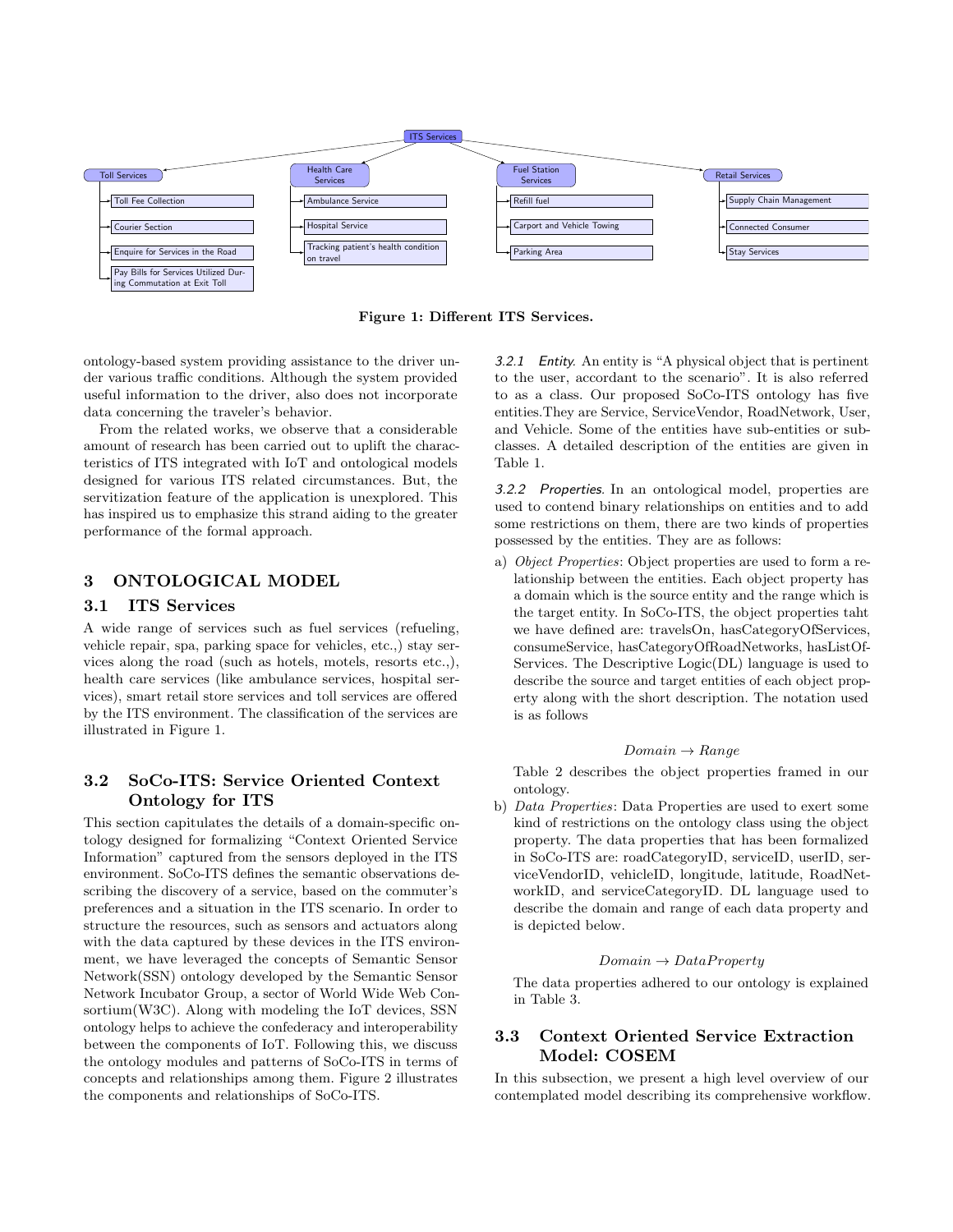# Table 1: Entities defined in SoCo-ITS

<span id="page-3-1"></span>

| Name           | Sub-Classes                 | Description                                                                               |  |
|----------------|-----------------------------|-------------------------------------------------------------------------------------------|--|
| Service        | <b>Fuel Station Service</b> | Offers fuel refill and vehicle maintenance services.                                      |  |
|                | <b>Hospital Service</b>     | Offers medical assistance to commuters.                                                   |  |
|                | Hotel Service               | Offers travelers boarding, accommodation, food and parking facilities.                    |  |
|                | <b>Toll Service</b>         | Offers vehicle assistance desk services.                                                  |  |
|                | Retail Service              | Offers travelers parking and retail services.                                             |  |
| Road Network   | Expressway                  | Represents the category of roads with limited points of access.                           |  |
|                | National Highway            | Represents the network of long-distance roads.                                            |  |
|                | State Highway               | Represents the road network connecting major cities within the state.                     |  |
|                | City Roads                  | Represents the road network in a city.                                                    |  |
| Service Vendor |                             | Constitutes an individual or a company providing the traveler with services.              |  |
| User           |                             | Representstravelerswho, according to their needs and preferences, choose acertainservice. |  |
| Vehicle        |                             | Represents<br>anobject that is used for commutation.                                      |  |

# Table 2: List of Object Properties

| Object-Property               | Domain        | Range                     | DL illustration with example               |
|-------------------------------|---------------|---------------------------|--------------------------------------------|
| consumeService                | User/Vehicle  | Services                  | {Tanu} consumeService {FuelStationService} |
| hasCategoryOfServices Service |               | Sub Class of Services     | {Service} hasCategoryOfServices            |
|                               |               |                           | {FuelStationServices}                      |
| hasListOfServices             | ServiceVendor | Service                   | {Sameera} hasListOfServices                |
|                               |               |                           | {HotelServices,FuelStationServices}        |
| travelsOn                     | User/Vehicle  | <b>RoadNetwork</b>        | ${Preetham}$ travelsOn ${NH-4}$            |
| hasCategoryOfRoads            | Road Network  | Sub Class of Road Network | {RoadNetwork} hasCategoryOfRoads {NH,SH}   |

As we have stated earlier, our aim is to render service information to commuters that best suits their preferences. COSEM takes user's requirement as the input through an

ITS interface in the form of SPARQL query (say a user enquires for fuel stations in his close proximity). This query is then applied onto the resource data (list of services near to the commuter's location) collected from the sensors that

<span id="page-3-0"></span>

Figure 2: Proposed SoCo-ITS Ontology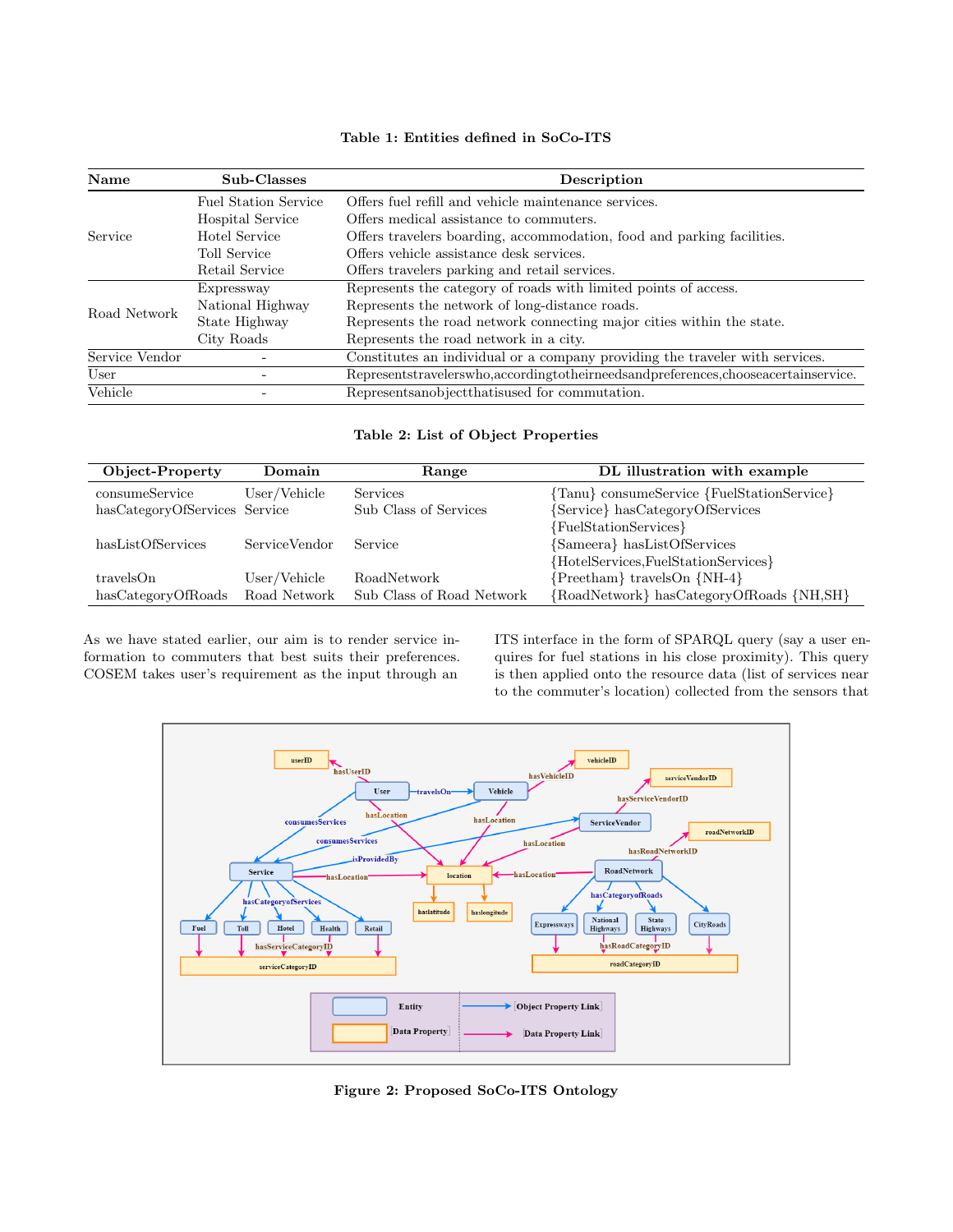| Data-Property             | Entity       | Object-Property                  | Example with DL notation                                                 |
|---------------------------|--------------|----------------------------------|--------------------------------------------------------------------------|
| serviceCategoryID Service |              |                                  | hasServiceCategoryID {FuelStationService} hasServiceCategoryID {FUEL001} |
| serviceID                 | Service      | hasServiceID                     | [Shell} hasServiceID {FUEL}                                              |
| serviceVendorID           |              | ServiceVendor/hasServiceVendorID | {Taj Vivantha} hasServiceVendorID {TJ001}                                |
|                           | Service      |                                  |                                                                          |
| userID                    | User/Vehicle | hasUserID                        | {Harry} hasUserID {ITS004}                                               |
| vehicleID                 | User/Vehicle | hasVehicleID                     | {Hyundai i10} hasVehicleID {KA04-MH-6155}                                |
| latitude                  | Service      | hasLatitude                      | {Mc Donalds} hasLatitude {87.9889}                                       |
| longitude                 | Service      | hasLongitude                     | ${Mc Donalds}$ has Longitude ${23.5467}$                                 |
| roadNetworkID             | RoadNetwork  | hasRoadNetworkID                 | {Pune-Bangalore National Highway} hasRoadNetworkID {NH-04}               |
| roadCategoryID            | RoadNetwork  | hasRoadCategoryID                | {National Highway} hasRoadCategoryID {NH}.                               |

Table 3: Data Properties defined in SoCo-ITS

is apprehended in the cloud, through SoCo-ITS ontological framework. This semantic ontology assists in filtering the commuter-centric utilities (filter only list fuel stations from the pool of services available) using service discovery technique that takes the commuter's context into consideration (particular brand of fuel station eg:shell). The resultant set of services is then indexed based on the ranking algorithm that is deduced depending on the attributes (such as: reviews,shortest distance,operating hours) and rendered to the user through the interface (list of shell petrol stations based on ranked using the algorithm is displayed to the commuter).

COSEM identifies the exact type of service that user is in need of thereby resolving the conflicts that occur while choosing similar type of services offered by several vendors. Figure 3 presents the steps involved in COSEM.

# <span id="page-4-0"></span>4 AN EXEMPLAR APPLICATION

In this section, we illustrate the use of SoCo-ITS ontology in ITS using an application "Pay-as-you-travel (PAYT)". We present the high level overall workflow of application, an use case scenario depicting the use of PAYT and how SoCo-ITS aids in upgrading its performance.

### 4.1 Pay as you travel

This application focuses on automated payment system in ITS. The functional modules of this system is mentioned below.

- ∙ Query Engine(QE)- This module accepts queries from the user and returns information based on their situation.
- ∙ User Profile Management(UPM)- This module stores the user data such as vehicle details, preferences, services utilized ,payment records, movement patterns, travel history.
- ∙ Service Manager(SM)- This contains the list of services provided by the commercial vendor to the user.
- ∙ Pricing Manager(PM)- It monitors the services utilized by the commuter and produces a final invoice based on dynamic pricing model.

The commuter requests for the required service through an user interface. This inquisition which is in the form of a



Figure 3: Workflow of COSEM

SPARQL query is rendered by SoCo-ITS ontology. SoCo-ITS along with SSN and other ITS related ontology frameworks acts upon UPM and SM to produce a list of services as preferred by the traveler.On receiving the list, user avails the services and proceeds further. As he leaves the area of service, the PM is activated, which calculates the total bill amount considering all the utilities consumed by the traveler and based on dynamic pricing module. The bill thus generated is given to the user for further transactions. The complete process data is recorded in the UPM for future activities